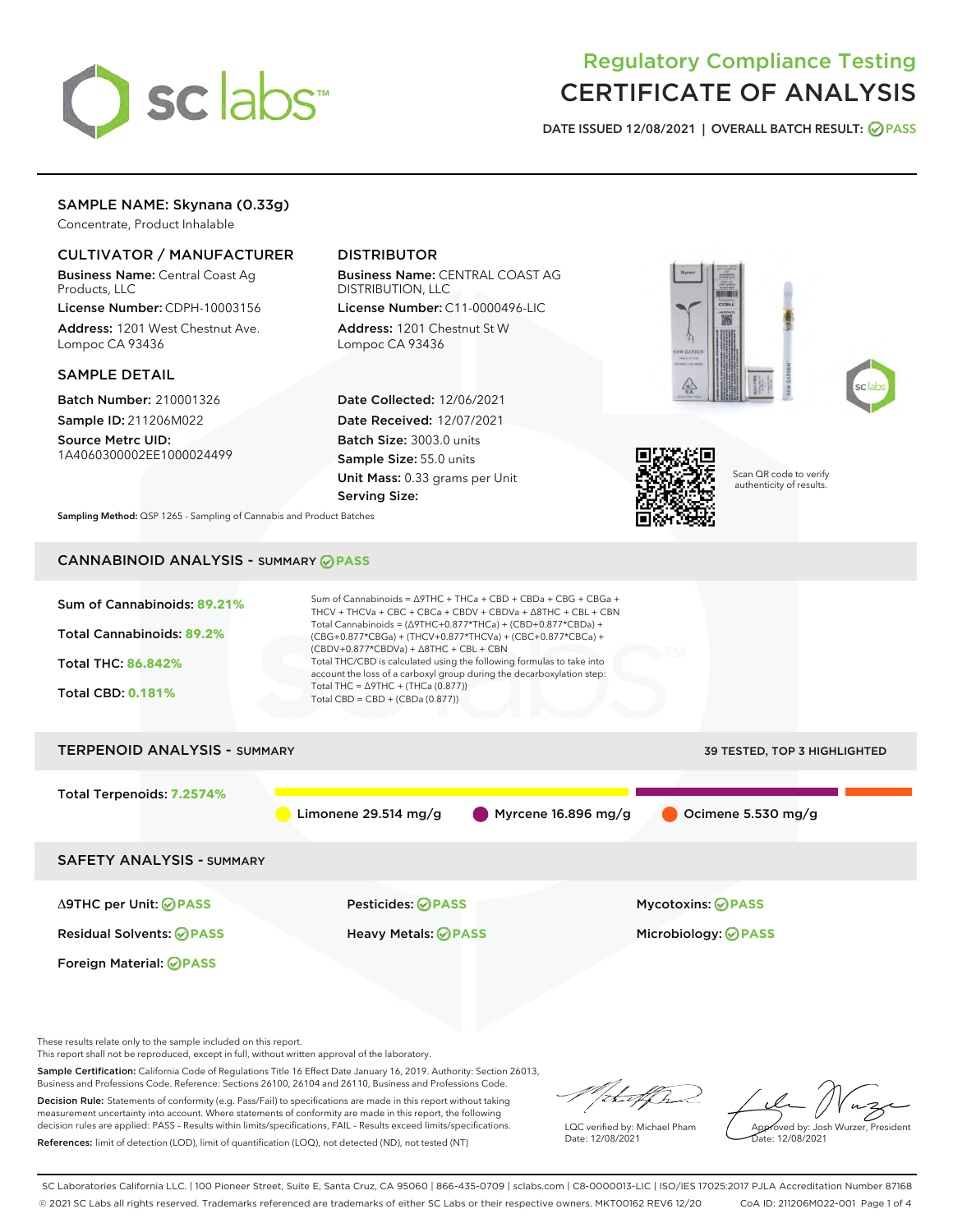



SKYNANA (0.33G) | DATE ISSUED 12/08/2021 | OVERALL BATCH RESULT: O PASS

#### CANNABINOID TEST RESULTS - 12/07/2021 2 PASS

Tested by high-performance liquid chromatography with diode-array detection (HPLC-DAD). **Method:** QSP 1157 - Analysis of Cannabinoids by HPLC-DAD

#### TOTAL CANNABINOIDS: **89.2%**

Total Cannabinoids (Total THC) + (Total CBD) + (Total CBG) + (Total THCV) + (Total CBC) + (Total CBDV) + ∆8THC + CBL + CBN

TOTAL THC: **86.842%** Total THC (∆9THC+0.877\*THCa)

TOTAL CBD: **0.181%**

Total CBD (CBD+0.877\*CBDa)

TOTAL CBG: 1.39% Total CBG (CBG+0.877\*CBGa)

TOTAL THCV: 0.5% Total THCV (THCV+0.877\*THCVa)

TOTAL CBC: ND Total CBC (CBC+0.877\*CBCa)

TOTAL CBDV: ND Total CBDV (CBDV+0.877\*CBDVa)

| <b>COMPOUND</b>  | LOD/LOQ<br>(mg/g)          | <b>MEASUREMENT</b><br><b>UNCERTAINTY</b><br>(mg/g) | <b>RESULT</b><br>(mg/g) | <b>RESULT</b><br>(%) |
|------------------|----------------------------|----------------------------------------------------|-------------------------|----------------------|
| <b>A9THC</b>     | 0.06 / 0.26                | ±29.874                                            | 868.42                  | 86.842               |
| <b>CBG</b>       | 0.06/0.19                  | ±0.548                                             | 13.90                   | 1.390                |
| <b>THCV</b>      | 0.1 / 0.2                  | ±0.25                                              | 5.0                     | 0.50                 |
| <b>CBN</b>       | 0.1 / 0.3                  | ±0.16                                              | 2.5                     | 0.25                 |
| <b>CBD</b>       | 0.07/0.29                  | ±0.084                                             | 1.81                    | 0.181                |
| $\triangle$ 8THC | 0.1 / 0.4                  | ±0.04                                              | 0.5                     | 0.05                 |
| THCa             | 0.05/0.14                  | N/A                                                | <b>ND</b>               | <b>ND</b>            |
| <b>THCVa</b>     | 0.07/0.20                  | N/A                                                | <b>ND</b>               | <b>ND</b>            |
| <b>CBDa</b>      | 0.02/0.19                  | N/A                                                | <b>ND</b>               | <b>ND</b>            |
| <b>CBDV</b>      | 0.04/0.15                  | N/A                                                | <b>ND</b>               | <b>ND</b>            |
| <b>CBDVa</b>     | 0.03/0.53                  | N/A                                                | <b>ND</b>               | <b>ND</b>            |
| <b>CBGa</b>      | 0.1/0.2                    | N/A                                                | <b>ND</b>               | <b>ND</b>            |
| <b>CBL</b>       | 0.06 / 0.24                | N/A                                                | <b>ND</b>               | <b>ND</b>            |
| <b>CBC</b>       | 0.2 / 0.5                  | N/A                                                | <b>ND</b>               | <b>ND</b>            |
| <b>CBCa</b>      | 0.07/0.28                  | N/A                                                | <b>ND</b>               | <b>ND</b>            |
|                  | <b>SUM OF CANNABINOIDS</b> |                                                    | 892.1 mg/g              | 89.21%               |

#### **UNIT MASS: 0.33 grams per Unit**

| ∆9THC per Unit                         | 1120 per-package limit | 286.58 mg/unit  | <b>PASS</b> |
|----------------------------------------|------------------------|-----------------|-------------|
| <b>Total THC per Unit</b>              |                        | 286.58 mg/unit  |             |
| <b>CBD per Unit</b>                    |                        | $0.60$ mg/unit  |             |
| <b>Total CBD per Unit</b>              |                        | $0.60$ mg/unit  |             |
| <b>Sum of Cannabinoids</b><br>per Unit |                        | 294.4 mg/unit   |             |
| <b>Total Cannabinoids</b><br>per Unit  |                        | $294.4$ mg/unit |             |

| <b>COMPOUND</b>         | LOD/LOQ<br>(mg/g) | <b>MEASUREMENT</b><br><b>UNCERTAINTY</b><br>(mg/g) | <b>RESULT</b><br>(mg/g)                         | <b>RESULT</b><br>(% ) |
|-------------------------|-------------------|----------------------------------------------------|-------------------------------------------------|-----------------------|
| Limonene                | 0.005 / 0.016     | ±0.4221                                            | 29.514                                          | 2.9514                |
| <b>Myrcene</b>          | 0.008 / 0.025     | ±0.2180                                            | 16.896                                          | 1.6896                |
| Ocimene                 | 0.011 / 0.038     | ±0.1775                                            | 5.530                                           | 0.5530                |
| β Caryophyllene         | 0.004 / 0.012     | ±0.1943                                            | 5.459                                           | 0.5459                |
| $\beta$ Pinene          | 0.004 / 0.014     | ±0.0485                                            | 4.218                                           | 0.4218                |
| $\alpha$ Pinene         | 0.005 / 0.017     | ±0.0303                                            | 3.522                                           | 0.3522                |
| $\alpha$ Humulene       | 0.009 / 0.029     | ±0.0485                                            | 1.510                                           | 0.1510                |
| Fenchol                 | 0.010 / 0.034     | ±0.0555                                            | 1.435                                           | 0.1435                |
| trans-β-Farnesene       | 0.008 / 0.025     | ±0.0365                                            | 1.027                                           | 0.1027                |
| Linalool                | 0.009 / 0.032     | ±0.0364                                            | 0.959                                           | 0.0959                |
| Terpineol               | 0.016 / 0.055     | ±0.0491                                            | 0.799                                           | 0.0799                |
| Camphene                | 0.005 / 0.015     | ±0.0058                                            | 0.501                                           | 0.0501                |
| Terpinolene             | 0.008 / 0.026     | ±0.0097                                            | 0.474                                           | 0.0474                |
| <b>Borneol</b>          | 0.005 / 0.016     | ±0.0089                                            | 0.213                                           | 0.0213                |
| Nerolidol               | 0.009 / 0.028     | ±0.0105                                            | 0.167                                           | 0.0167                |
| Valencene               | 0.009 / 0.030     | ±0.0092                                            | 0.134                                           | 0.0134                |
| Fenchone                | 0.009 / 0.028     | ±0.0019                                            | 0.066                                           | 0.0066                |
| $\alpha$ Bisabolol      | 0.008 / 0.026     | ±0.0020                                            | 0.037                                           | 0.0037                |
| $\gamma$ Terpinene      | 0.006 / 0.018     | ±0.0006                                            | 0.034                                           | 0.0034                |
| $\alpha$ Terpinene      | 0.005 / 0.017     | ±0.0004                                            | 0.029                                           | 0.0029                |
| Sabinene Hydrate        | 0.006 / 0.022     | ±0.0010                                            | 0.025                                           | 0.0025                |
| Citronellol             | 0.003 / 0.010     | ±0.0007                                            | 0.015                                           | 0.0015                |
| Geraniol                | 0.002 / 0.007     | ±0.0004                                            | 0.010                                           | 0.0010                |
| $\alpha$ Phellandrene   | 0.006 / 0.020     | N/A                                                | <loq< th=""><th><loq< th=""></loq<></th></loq<> | <loq< th=""></loq<>   |
| Eucalyptol              | 0.006 / 0.018     | N/A                                                | $<$ LOQ                                         | <loq< th=""></loq<>   |
| Nerol                   | 0.003 / 0.011     | N/A                                                | <loq< th=""><th><loq< th=""></loq<></th></loq<> | <loq< th=""></loq<>   |
| Caryophyllene<br>Oxide  | 0.010 / 0.033     | N/A                                                | $<$ LOQ                                         | <loq< th=""></loq<>   |
| Sabinene                | 0.004 / 0.014     | N/A                                                | <b>ND</b>                                       | ND                    |
| 3 Carene                | 0.005 / 0.018     | N/A                                                | <b>ND</b>                                       | <b>ND</b>             |
| p-Cymene                | 0.005 / 0.016     | N/A                                                | <b>ND</b>                                       | <b>ND</b>             |
| (-)-Isopulegol          | 0.005 / 0.016     | N/A                                                | ND                                              | ND                    |
| Camphor                 | 0.006 / 0.019     | N/A                                                | <b>ND</b>                                       | ND                    |
| Isoborneol              | 0.004 / 0.012     | N/A                                                | ND                                              | ND                    |
| Menthol                 | 0.008 / 0.025     | N/A                                                | ND                                              | ND                    |
| R-(+)-Pulegone          | 0.003 / 0.011     | N/A                                                | <b>ND</b>                                       | ND                    |
| <b>Geranyl Acetate</b>  | 0.004 / 0.014     | N/A                                                | ND                                              | ND                    |
| $\alpha$ Cedrene        | 0.005 / 0.016     | N/A                                                | ND                                              | ND                    |
| Guaiol                  | 0.009 / 0.030     | N/A                                                | ND                                              | ND                    |
| Cedrol                  | 0.008 / 0.027     | N/A                                                | ND                                              | ND                    |
| <b>TOTAL TERPENOIDS</b> |                   |                                                    | 72.574 mg/g                                     | 7.2574%               |

SC Laboratories California LLC. | 100 Pioneer Street, Suite E, Santa Cruz, CA 95060 | 866-435-0709 | sclabs.com | C8-0000013-LIC | ISO/IES 17025:2017 PJLA Accreditation Number 87168 © 2021 SC Labs all rights reserved. Trademarks referenced are trademarks of either SC Labs or their respective owners. MKT00162 REV6 12/20 CoA ID: 211206M022-001 Page 2 of 4

# TERPENOID TEST RESULTS - 12/08/2021

Terpene analysis utilizing gas chromatography-flame ionization detection (GC-FID). **Method:** QSP 1192 - Analysis of Terpenoids by GC-FID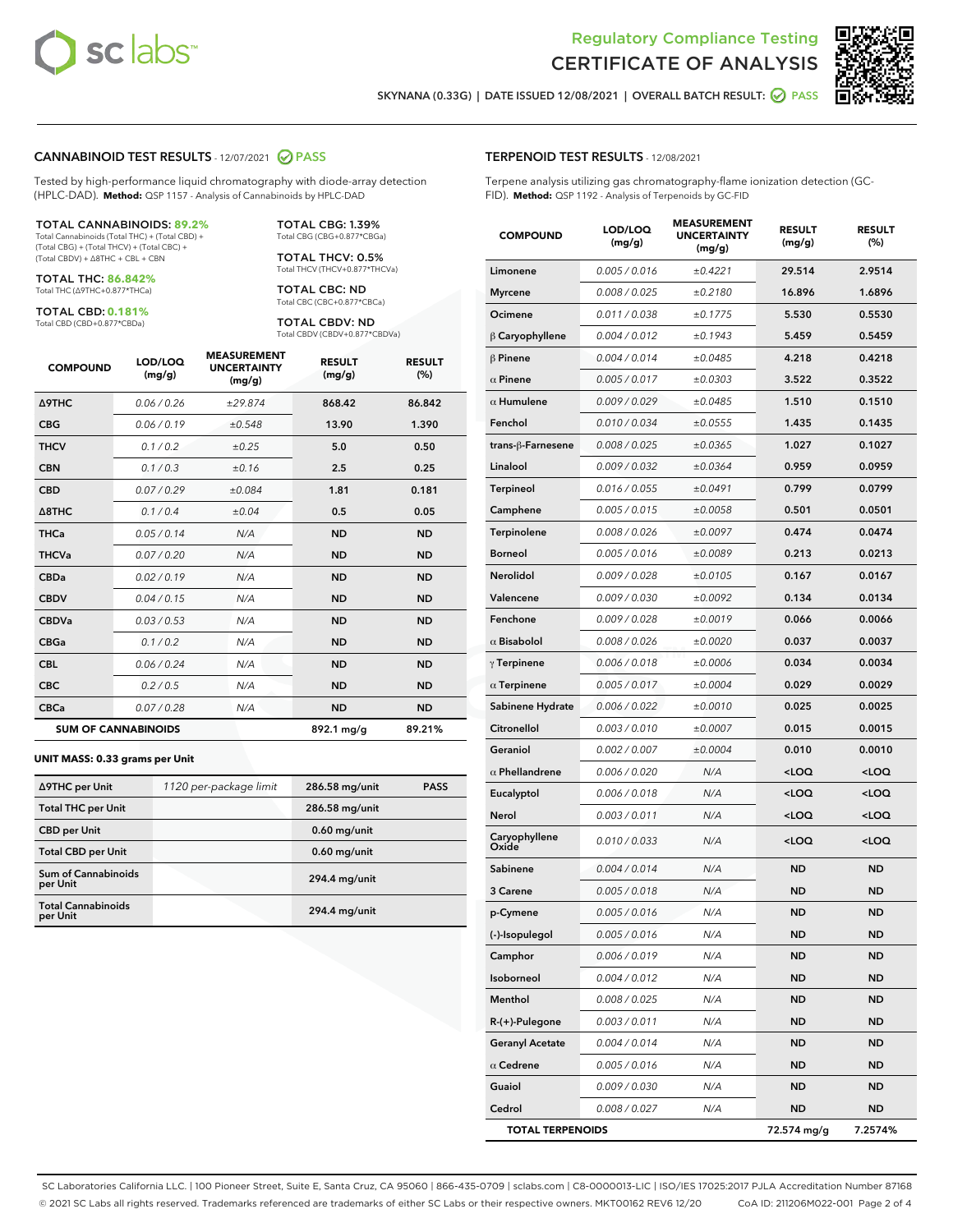



SKYNANA (0.33G) | DATE ISSUED 12/08/2021 | OVERALL BATCH RESULT:  $\bigcirc$  PASS

# CATEGORY 1 PESTICIDE TEST RESULTS - 12/08/2021 2 PASS

Pesticide and plant growth regulator analysis utilizing high-performance liquid chromatography-mass spectrometry (HPLC-MS) or gas chromatography-mass spectrometry (GC-MS). \*GC-MS utilized where indicated. **Method:** QSP 1212 - Analysis of Pesticides and Mycotoxins by LC-MS or QSP 1213 - Analysis of Pesticides by GC-MS

| <b>COMPOUND</b>             | LOD/LOQ<br>$(\mu g/g)$ | <b>ACTION</b><br><b>LIMIT</b><br>$(\mu g/g)$ | <b>MEASUREMENT</b><br><b>UNCERTAINTY</b><br>$(\mu g/g)$ | <b>RESULT</b><br>$(\mu g/g)$ | <b>RESULT</b> |
|-----------------------------|------------------------|----------------------------------------------|---------------------------------------------------------|------------------------------|---------------|
| Aldicarb                    | 0.03/0.08              | $>$ LOD                                      | N/A                                                     | <b>ND</b>                    | <b>PASS</b>   |
| Carbofuran                  | 0.02 / 0.05            | $\ge$ LOD                                    | N/A                                                     | <b>ND</b>                    | <b>PASS</b>   |
| Chlordane*                  | 0.03/0.08              | $>$ LOD                                      | N/A                                                     | <b>ND</b>                    | <b>PASS</b>   |
| Chlorfenapyr*               | 0.03/0.10              | $\ge$ LOD                                    | N/A                                                     | <b>ND</b>                    | <b>PASS</b>   |
| Chlorpyrifos                | 0.02 / 0.06            | $\geq$ LOD                                   | N/A                                                     | <b>ND</b>                    | <b>PASS</b>   |
| Coumaphos                   | 0.02 / 0.07            | $\ge$ LOD                                    | N/A                                                     | <b>ND</b>                    | <b>PASS</b>   |
| Daminozide                  | 0.02 / 0.07            | $\ge$ LOD                                    | N/A                                                     | <b>ND</b>                    | <b>PASS</b>   |
| <b>DDVP</b><br>(Dichlorvos) | 0.03/0.09              | $\ge$ LOD                                    | N/A                                                     | <b>ND</b>                    | <b>PASS</b>   |
| <b>Dimethoate</b>           | 0.03/0.08              | $\ge$ LOD                                    | N/A                                                     | <b>ND</b>                    | <b>PASS</b>   |
| Ethoprop(hos)               | 0.03/0.10              | $\ge$ LOD                                    | N/A                                                     | <b>ND</b>                    | <b>PASS</b>   |
| Etofenprox                  | 0.02 / 0.06            | $\ge$ LOD                                    | N/A                                                     | <b>ND</b>                    | <b>PASS</b>   |
| Fenoxycarb                  | 0.03/0.08              | $\ge$ LOD                                    | N/A                                                     | <b>ND</b>                    | <b>PASS</b>   |
| Fipronil                    | 0.03/0.08              | $>$ LOD                                      | N/A                                                     | <b>ND</b>                    | <b>PASS</b>   |
| Imazalil                    | 0.02 / 0.06            | $>$ LOD                                      | N/A                                                     | <b>ND</b>                    | <b>PASS</b>   |
| <b>Methiocarb</b>           | 0.02 / 0.07            | $\ge$ LOD                                    | N/A                                                     | <b>ND</b>                    | <b>PASS</b>   |
| Methyl<br>parathion         | 0.03/0.10              | $\ge$ LOD                                    | N/A                                                     | <b>ND</b>                    | <b>PASS</b>   |
| <b>Mevinphos</b>            | 0.03/0.09              | $\ge$ LOD                                    | N/A                                                     | <b>ND</b>                    | <b>PASS</b>   |
| Paclobutrazol               | 0.02 / 0.05            | $>$ LOD                                      | N/A                                                     | <b>ND</b>                    | <b>PASS</b>   |
| Propoxur                    | 0.03/0.09              | $\ge$ LOD                                    | N/A                                                     | <b>ND</b>                    | <b>PASS</b>   |
| Spiroxamine                 | 0.03 / 0.08            | $\ge$ LOD                                    | N/A                                                     | <b>ND</b>                    | <b>PASS</b>   |
| Thiacloprid                 | 0.03/0.10              | $\ge$ LOD                                    | N/A                                                     | <b>ND</b>                    | <b>PASS</b>   |
|                             |                        |                                              |                                                         |                              |               |

#### CATEGORY 2 PESTICIDE TEST RESULTS - 12/08/2021 @ PASS

| <b>COMPOUND</b>          | LOD/LOQ<br>$(\mu g/g)$ | <b>ACTION</b><br><b>LIMIT</b><br>$(\mu g/g)$ | <b>MEASUREMENT</b><br><b>UNCERTAINTY</b><br>$(\mu g/g)$ | <b>RESULT</b><br>$(\mu g/g)$ | <b>RESULT</b> |
|--------------------------|------------------------|----------------------------------------------|---------------------------------------------------------|------------------------------|---------------|
| Abamectin                | 0.03/0.10              | 0.1                                          | N/A                                                     | <b>ND</b>                    | <b>PASS</b>   |
| Acephate                 | 0.02/0.07              | 0.1                                          | N/A                                                     | <b>ND</b>                    | <b>PASS</b>   |
| Acequinocyl              | 0.02/0.07              | 0.1                                          | N/A                                                     | <b>ND</b>                    | <b>PASS</b>   |
| Acetamiprid              | 0.02/0.05              | 0.1                                          | N/A                                                     | <b>ND</b>                    | <b>PASS</b>   |
| Azoxystrobin             | 0.02/0.07              | 0.1                                          | N/A                                                     | <b>ND</b>                    | <b>PASS</b>   |
| <b>Bifenazate</b>        | 0.01/0.04              | 0.1                                          | N/A                                                     | <b>ND</b>                    | <b>PASS</b>   |
| <b>Bifenthrin</b>        | 0.02 / 0.05            | 3                                            | N/A                                                     | <b>ND</b>                    | <b>PASS</b>   |
| <b>Boscalid</b>          | 0.03/0.09              | 0.1                                          | N/A                                                     | <b>ND</b>                    | <b>PASS</b>   |
| Captan                   | 0.19/0.57              | 0.7                                          | N/A                                                     | <b>ND</b>                    | <b>PASS</b>   |
| Carbaryl                 | 0.02/0.06              | 0.5                                          | N/A                                                     | <b>ND</b>                    | <b>PASS</b>   |
| Chlorantranilip-<br>role | 0.04/0.12              | 10                                           | N/A                                                     | <b>ND</b>                    | <b>PASS</b>   |
| Clofentezine             | 0.03/0.09              | 0.1                                          | N/A                                                     | <b>ND</b>                    | <b>PASS</b>   |

| <b>COMPOUND</b>               | LOD/LOQ<br>(µg/g) | <b>ACTION</b><br><b>LIMIT</b><br>(µg/g) | <b>MEASUREMENT</b><br><b>UNCERTAINTY</b><br>$(\mu g/g)$ | <b>RESULT</b><br>(µg/g) | <b>RESULT</b> |
|-------------------------------|-------------------|-----------------------------------------|---------------------------------------------------------|-------------------------|---------------|
| Cyfluthrin                    | 0.12 / 0.38       | $\overline{c}$                          | N/A                                                     | <b>ND</b>               | <b>PASS</b>   |
| Cypermethrin                  | 0.11 / 0.32       | $\mathcal{I}$                           | N/A                                                     | <b>ND</b>               | <b>PASS</b>   |
| <b>Diazinon</b>               | 0.02 / 0.05       | 0.1                                     | N/A                                                     | <b>ND</b>               | <b>PASS</b>   |
| Dimethomorph                  | 0.03 / 0.09       | 2                                       | N/A                                                     | <b>ND</b>               | <b>PASS</b>   |
| Etoxazole                     | 0.02 / 0.06       | 0.1                                     | N/A                                                     | <b>ND</b>               | <b>PASS</b>   |
| Fenhexamid                    | 0.03 / 0.09       | 0.1                                     | N/A                                                     | <b>ND</b>               | <b>PASS</b>   |
| Fenpyroximate                 | 0.02 / 0.06       | 0.1                                     | N/A                                                     | <b>ND</b>               | <b>PASS</b>   |
| Flonicamid                    | 0.03 / 0.10       | 0.1                                     | N/A                                                     | <b>ND</b>               | <b>PASS</b>   |
| Fludioxonil                   | 0.03 / 0.10       | 0.1                                     | N/A                                                     | <b>ND</b>               | <b>PASS</b>   |
| Hexythiazox                   | 0.02 / 0.07       | 0.1                                     | N/A                                                     | <b>ND</b>               | <b>PASS</b>   |
| Imidacloprid                  | 0.04 / 0.11       | 5                                       | N/A                                                     | <b>ND</b>               | <b>PASS</b>   |
| Kresoxim-methyl               | 0.02 / 0.07       | 0.1                                     | N/A                                                     | <b>ND</b>               | <b>PASS</b>   |
| <b>Malathion</b>              | 0.03 / 0.09       | 0.5                                     | N/A                                                     | <b>ND</b>               | <b>PASS</b>   |
| Metalaxyl                     | 0.02 / 0.07       | $\overline{c}$                          | N/A                                                     | <b>ND</b>               | <b>PASS</b>   |
| Methomyl                      | 0.03 / 0.10       | 1                                       | N/A                                                     | <b>ND</b>               | <b>PASS</b>   |
| Myclobutanil                  | 0.03 / 0.09       | 0.1                                     | N/A                                                     | <b>ND</b>               | <b>PASS</b>   |
| Naled                         | 0.02 / 0.07       | 0.1                                     | N/A                                                     | <b>ND</b>               | <b>PASS</b>   |
| Oxamyl                        | 0.04 / 0.11       | 0.5                                     | N/A                                                     | <b>ND</b>               | <b>PASS</b>   |
| Pentachloronitro-<br>benzene* | 0.03 / 0.09       | 0.1                                     | N/A                                                     | <b>ND</b>               | <b>PASS</b>   |
| Permethrin                    | 0.04 / 0.12       | 0.5                                     | N/A                                                     | <b>ND</b>               | <b>PASS</b>   |
| Phosmet                       | 0.03 / 0.10       | 0.1                                     | N/A                                                     | <b>ND</b>               | <b>PASS</b>   |
| Piperonylbu-<br>toxide        | 0.02 / 0.07       | 3                                       | N/A                                                     | <b>ND</b>               | <b>PASS</b>   |
| Prallethrin                   | 0.03 / 0.08       | 0.1                                     | N/A                                                     | <b>ND</b>               | <b>PASS</b>   |
| Propiconazole                 | 0.02 / 0.07       | 0.1                                     | N/A                                                     | <b>ND</b>               | <b>PASS</b>   |
| Pyrethrins                    | 0.04 / 0.12       | 0.5                                     | N/A                                                     | <b>ND</b>               | <b>PASS</b>   |
| Pyridaben                     | 0.02 / 0.07       | 0.1                                     | N/A                                                     | <b>ND</b>               | <b>PASS</b>   |
| Spinetoram                    | 0.02 / 0.07       | 0.1                                     | N/A                                                     | <b>ND</b>               | <b>PASS</b>   |
| Spinosad                      | 0.02 / 0.07       | 0.1                                     | N/A                                                     | <b>ND</b>               | <b>PASS</b>   |
| Spiromesifen                  | 0.02 / 0.05       | 0.1                                     | N/A                                                     | <b>ND</b>               | <b>PASS</b>   |
| Spirotetramat                 | 0.02 / 0.06       | 0.1                                     | N/A                                                     | <b>ND</b>               | <b>PASS</b>   |
| Tebuconazole                  | 0.02 / 0.07       | 0.1                                     | N/A                                                     | <b>ND</b>               | <b>PASS</b>   |
| Thiamethoxam                  | 0.03 / 0.10       | 5                                       | N/A                                                     | <b>ND</b>               | <b>PASS</b>   |
| Trifloxystrobin               | 0.03 / 0.08       | 0.1                                     | N/A                                                     | <b>ND</b>               | <b>PASS</b>   |

SC Laboratories California LLC. | 100 Pioneer Street, Suite E, Santa Cruz, CA 95060 | 866-435-0709 | sclabs.com | C8-0000013-LIC | ISO/IES 17025:2017 PJLA Accreditation Number 87168 © 2021 SC Labs all rights reserved. Trademarks referenced are trademarks of either SC Labs or their respective owners. MKT00162 REV6 12/20 CoA ID: 211206M022-001 Page 3 of 4